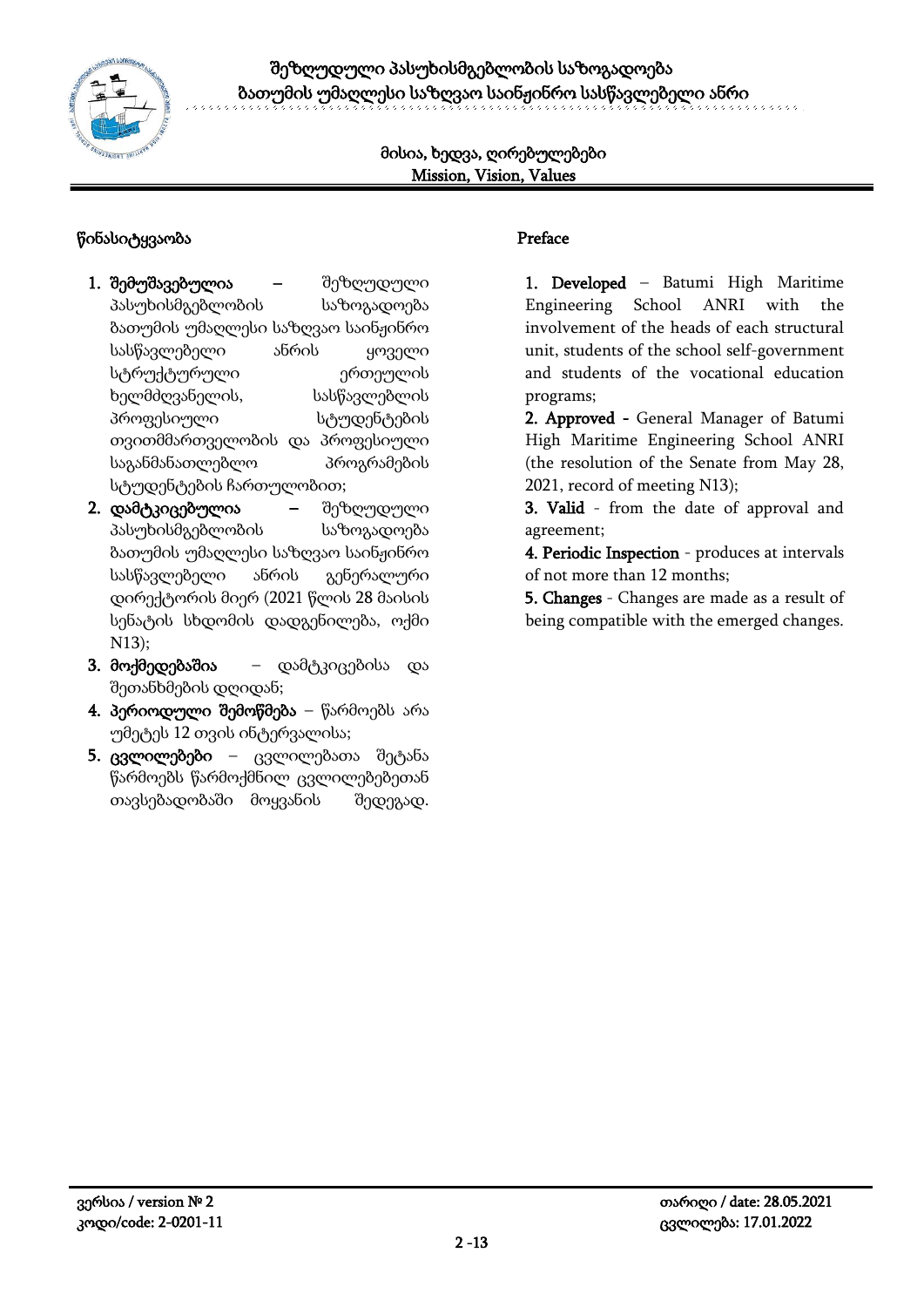

#### ცვლილებების აღრიცხვის ფურცელი Changes Accounting Sheet

| ცვლილებების<br>ცვლილებების<br>დამტკიცების თვე<br>საფუძველი                                                                                                                                                                                                                                                                                                                                                                                                                                                                                                |                     | შეცვლილი<br>გვერდები<br>(პუნქტები)                                                                                                                                                                                         | ცვლილებების<br>განმხორციელებელი<br>პირის ხელწერა |  |
|-----------------------------------------------------------------------------------------------------------------------------------------------------------------------------------------------------------------------------------------------------------------------------------------------------------------------------------------------------------------------------------------------------------------------------------------------------------------------------------------------------------------------------------------------------------|---------------------|----------------------------------------------------------------------------------------------------------------------------------------------------------------------------------------------------------------------------|--------------------------------------------------|--|
| Circular Letter of                                                                                                                                                                                                                                                                                                                                                                                                                                                                                                                                        | და რიცხვი           | Modified                                                                                                                                                                                                                   | <b>Signature of the Person</b>                   |  |
| Changes                                                                                                                                                                                                                                                                                                                                                                                                                                                                                                                                                   | Date of Approval of | Pages                                                                                                                                                                                                                      | Implementing the                                 |  |
|                                                                                                                                                                                                                                                                                                                                                                                                                                                                                                                                                           | Changes             |                                                                                                                                                                                                                            |                                                  |  |
| გენერალური დირექტორის<br>2022 წლის 17 იანვრის<br>ბრზანება N08-02/22;<br>2022 წლის 17 იანვრის<br>სენატის სხდომის<br>დადგენილება,ოქმი N01;<br>2021 წლის ___ გენერალური<br>დირექტორის ბრძანება N<br><mark>"სამუშაო ჯგუფის შექმნნოს</mark><br><mark>შესახებ"</mark> ;<br>2021 წლის ოქტომბერში<br>ჩატარებული შემოწმების<br>პსდ-ს ავტორიზაციის<br>ექპერტთა ჯგუფის<br>დასკვნის პროექტის<br>საფუძველზე<br>შემუშავებული და 2021<br>წლის 27 ოქტომბრით<br>დამტკიცებული<br>მაკორექტირებელი<br>ქმედებების<br>(სტანდარტებთან<br>შესაბამისობის /<br>გაუმჯობესების) გეგმა | 17.01.2022          | (Paragraphs)<br>სამუშაო გადახედა ბუსსს ანრის ხედვას<br>და განსაზღვრა, რომ შემუშავებული<br>ხედვის რეალიზებას<br>დაწესებულება<br>გეგმავს სტრატეგიული გეგმის ვადებში.<br>განსაზღვრება ჩამატებულია ნდ-ის მე-4<br>თავში "ხედვა" | Changes<br>რუსუდან დიასამიძე                     |  |
| 2021 წლის 28 მაისის<br>სენატის სხდომის<br>დადგენილება, ოქმი N13                                                                                                                                                                                                                                                                                                                                                                                                                                                                                           | 28.05.2021          | ვერსია N2 შემუშავებულია<br>საქართველოს კანონი პროფესიული<br>განათლების შესახებ და<br>პროფესიული განათლების<br>ავტორიზაციის სტანდარტების<br>შესაბამისად                                                                     | რუსუდან დიასამიმე                                |  |
|                                                                                                                                                                                                                                                                                                                                                                                                                                                                                                                                                           |                     |                                                                                                                                                                                                                            |                                                  |  |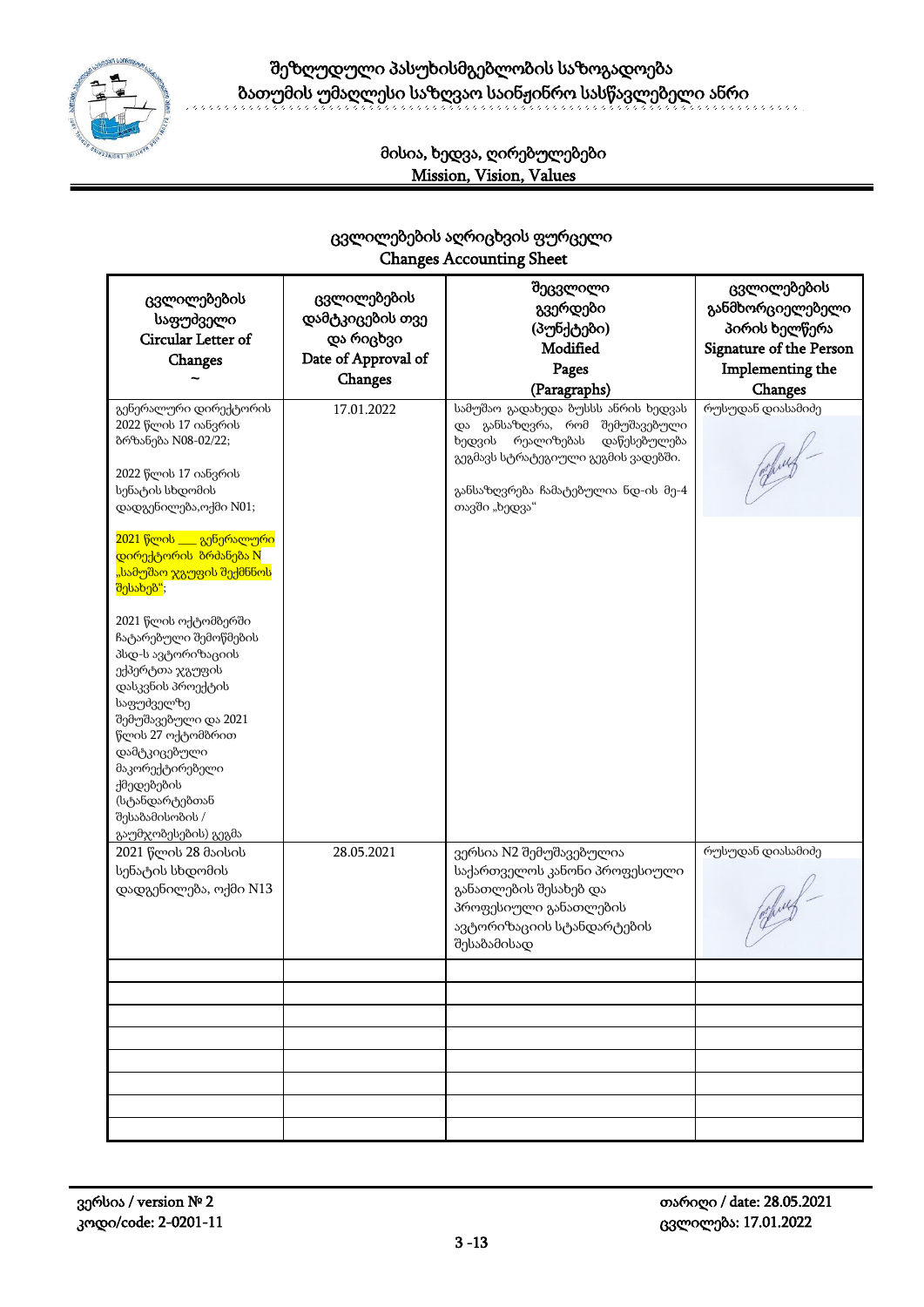

შეზღუდული პასუხისმგებლობის საზოგადოება ბათუმის უმაღლესი საზღვაო საინჟინრო სასწავლებელი ანრი in hole.

#### მისია, ხედვა, ღირებულებები Mission, Vision, Values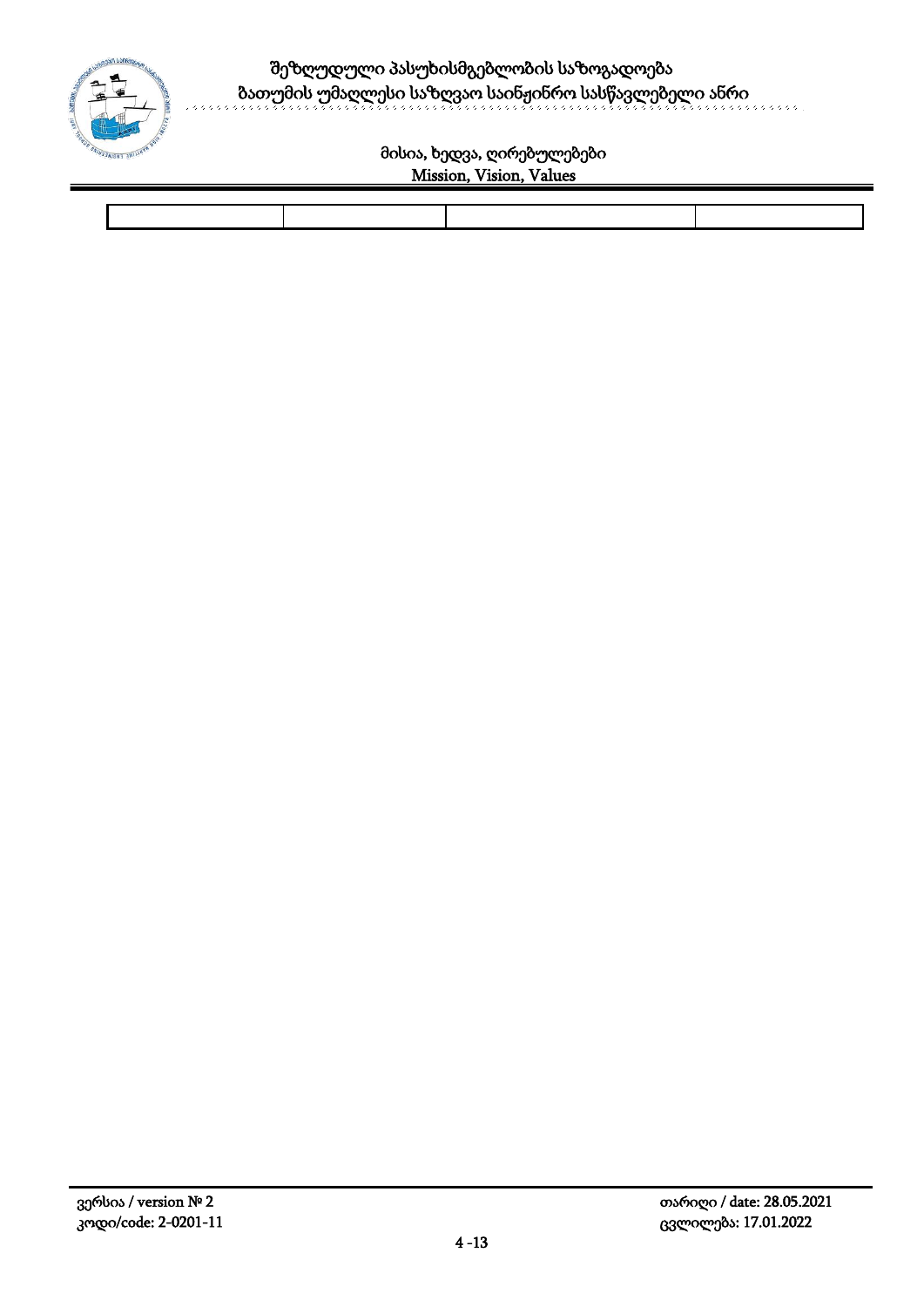

## შინაარსი **Contents**

| 3. ტერმინები, განმარტებები, შემოკლებები / Terms, definitions, abbreviations 6 |  |
|-------------------------------------------------------------------------------|--|
|                                                                               |  |
|                                                                               |  |
|                                                                               |  |
|                                                                               |  |
|                                                                               |  |
|                                                                               |  |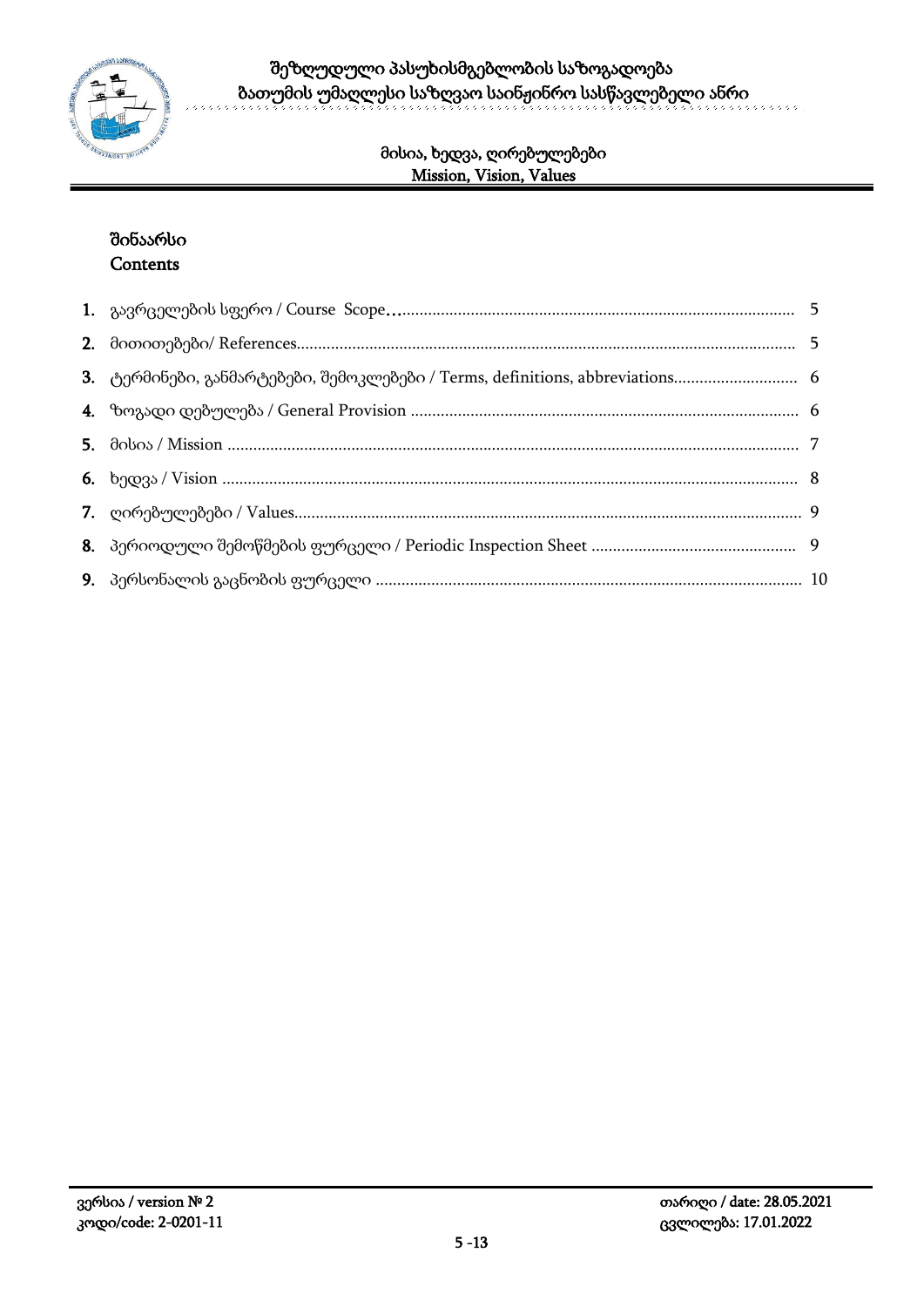

# 1. გავრცელების სფერო

- 1) ბუსსს ანრის მისია, ხედვა და ღირებულებები არის შიდა მარეგულირებელი აქტი სასწავლებლის ყველა სტრუქტურული ერთეულისთვის, ასევე პროფესიული საგნამანათლებლო პროგრამების სტუდენტებისთვის.
- 2) ნორმატიული დოკუმენტის ორიგინალი ინახება ბუსსს ანრის ხარისხის განვითარების და უზრუნველყოფის სამსახურში. ელექტრონული ვერსია განტავსებულია შიდა ქსელში მეშვეობით და სასწავლებლის ვებგვერდზე.
- 3) ბუსსს ანრის მისია, ხედვა და ღირებულებები გამოკრულია სასწავლებელში თვალსაჩინო ადგილზე.

# 2. მითითებები

წინამდებარე დებულების შემუშავებისას გათვალისწინებულია შემდეგი ნორმატიული დოკუმენტების მოთხოვნები:

- 1) პროფესიული სასწავლო დაწესებულების ავტორიზაციის სტანდარტი;
- 2) საქართველოს კანონი პროფესიული განათლების შესახებ;
- 3) სს ISO 9001:2015 ხარისხის მენეჯმენტის (მართვის) სისტემა.

# 1. Course Scope

- 1) This document is considered to be the normative document for all structural units of BHMES ANRI and students of Vocational Modular Educational Programs;
- 2) The original of this document keep at the Quality Development and Assurance Department. An electronic version is available via internal network and website;
- 3) An excerpt from this document is displayed in prominent place at the BHMES ANRI.

# 2. References

This document has been developed in accordance with the requirements of the following documents:

- 1) Vocational Education Institution Authorization Standard;
- 2) Law of Georgia on Vocational Education;
- 3) ISO 9001:2015 Quality Management System. Requirements;
- 4) ISO 9000:2015 Quality Management System. Basic Terms and Dictionary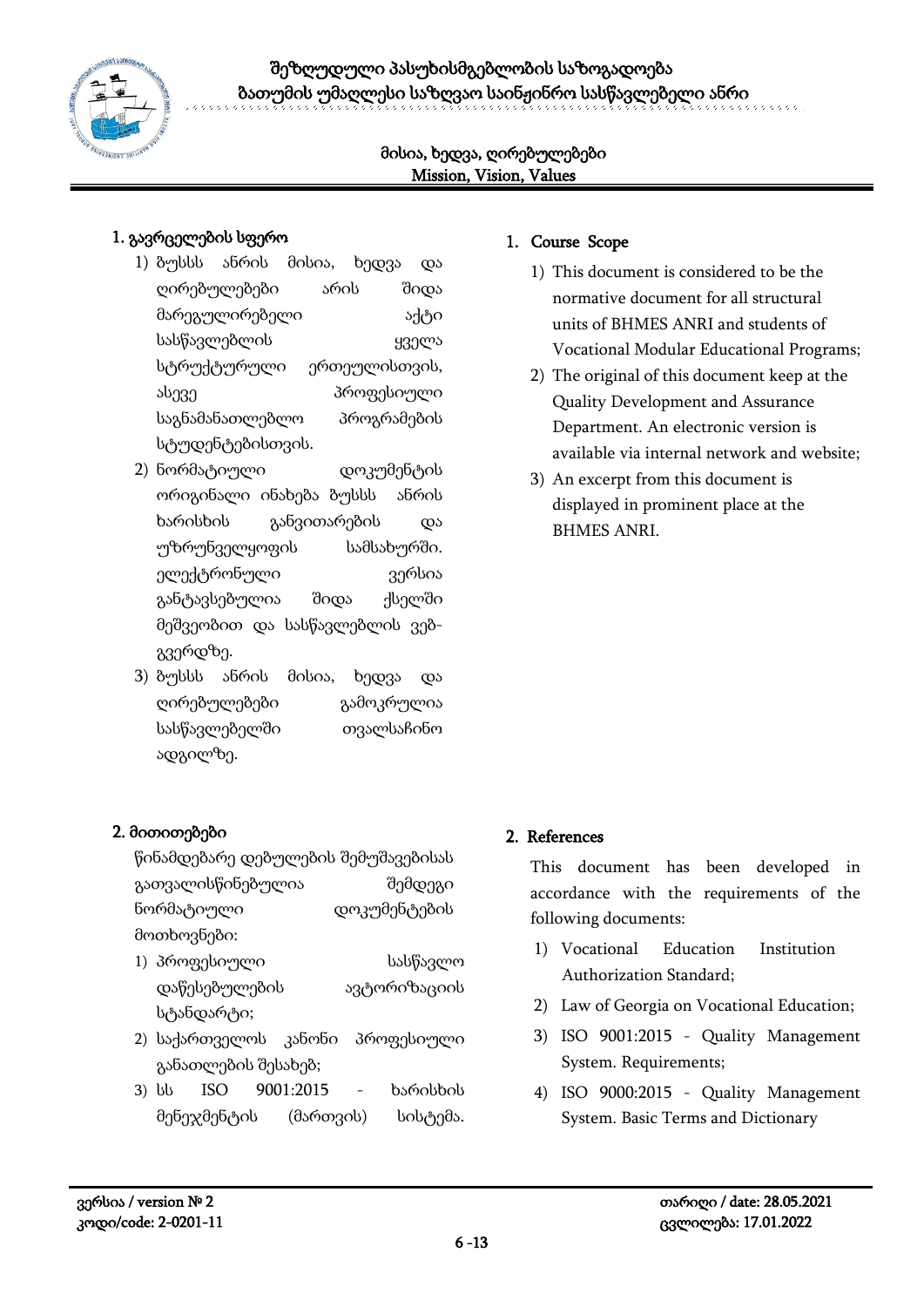# შეზღუდული პასუხისმგებლობის საზოგადოება



ბათუმის უმაღლესი საზღვაო საინჟინრო სასწავლებელი ანრი

#### მისია, ხედვა, ღირებულებები Mission, Vision, Values

მოთხოვნები;

- 4) სს ISO 9000:2015 ხარისხის მენე $\chi$ მენტის (მართვის) სისტემა. ძირითადი დებულებები და ლექსიკონი
- 5) ნდ №-2-010101 შპს ბუსსს ანრის ხარისხის სახელმძღვანელო
- 6) ნდ 2-0201-01 დოკუმენტთა და მონაცემთა მართვის პროცედურა

# 3. ტერმინები, განმარტებები, შემოკლებები

წინამდებარე დებულებაში გამოყენებულია ის ტერმინები, განმარტებები და შემოკლებები რომლებიც გამოყენებულია ხარისხის დარგის სახელმძღვანელოში.

- 1) ბუსსს ანრი შეზღუდული პასუხისმგებლობის საზოგადოება ბათუმის უმაღლესი საზღვაო საინჟინრო სასწავლებელი ანრი;
- 2)  $ISO b$ ტანდარტიზაციის საერთაშორისო ორგანიზაცია;
- 3)  $\boldsymbol{b}$ მს ხარისხის მართვის სისტემა;
- 4) ხარისხის სამსახური ბუსსს ანრის ხარისხის განვითარების და უზრუნველყოფის სამსახური
- 5) ნორმატიული დოკუმენტი (ნდ) შიდა მარეგულირებელი აქტი

# 4. ზოგადი დებულება

ბუსსს ანრის მისია, ხედვა და ღირებულებები ითვალისწინებს საქართველოსა და ევროპის პროფესიული განათლების და მეზღვაურთა წვრთნისა და მომზადების ძირითად მიზნებს,

- 5) ND No.2-010101 Quality Manual of BNMES ANRI
- 6) ND No. 2-0201-01 Documents and Data Management Procedure

# 3. Terms, definitions, abbreviations

This term uses the terms, definitions, and abbreviations used in the quality manual.

- 1) BHMES ANRI Batumi High Maritime Engineering School ANRI, LLC
- 2) ISO International Organization for Standardization;
- 3) QMS Quality Managemnt System
- 4) Quality Service BHMES ANRI's Quality Development and Assurance Department
- 5) Normative Docuument (ND) Internal regulatory act

# 4. General Provision

The mission, vision and values of BHMES ANRI envisage the main goals of vocational education and Seafarers' training and certification in Georgia and Europe, define its role and place in the vocational education and Seafarers'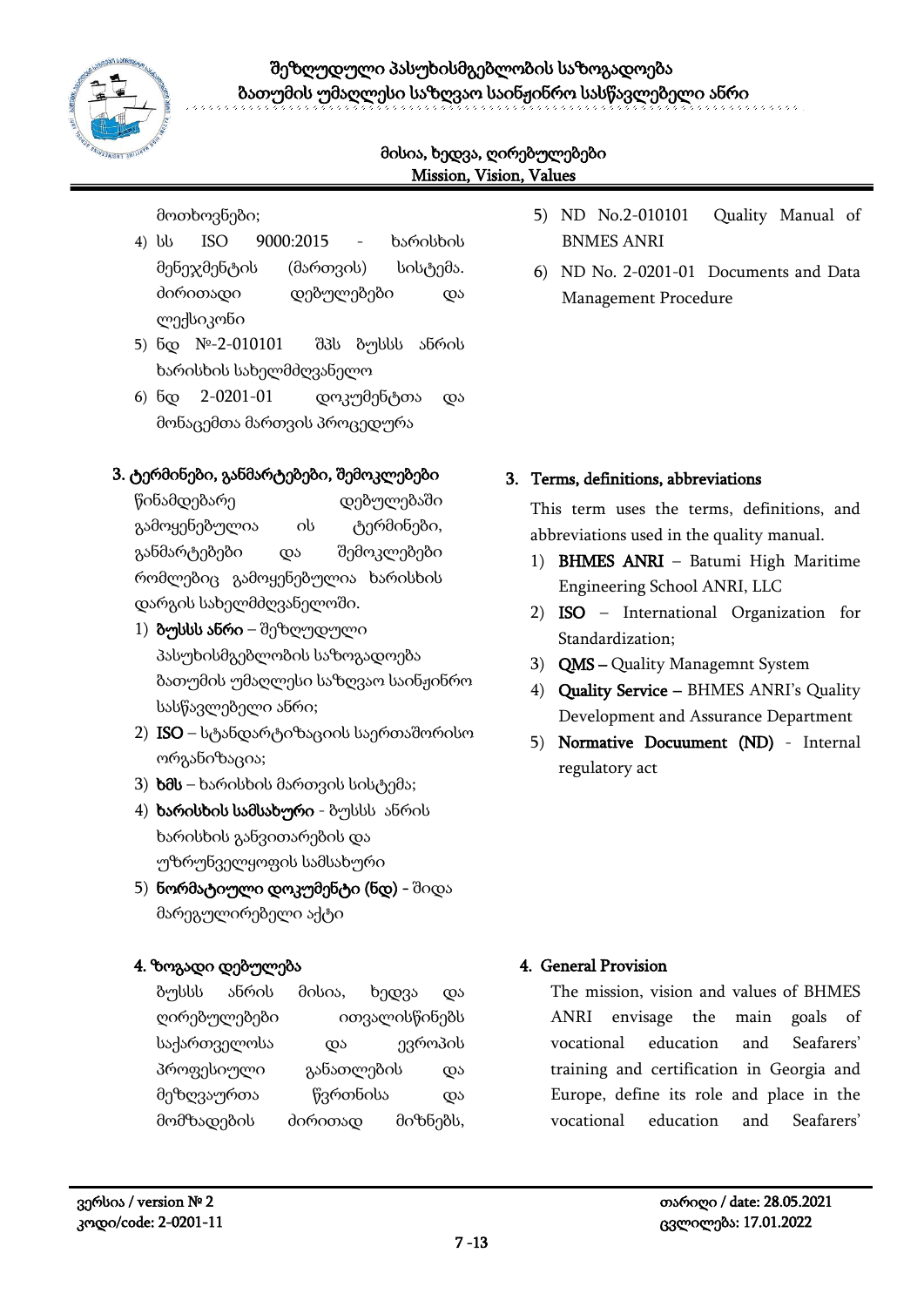

განსაზღვრავს მის როლსა და ადგილს პროფესიულ საგანმანათლებლო და მეზღვაურთა საწვრთნელ სივრცესა და საზოგადოებაში, ადგილობრივ და საერთაშორისო დონეზე, დემოკრატიული საზოგადოების აქტიური წევრის მომზადებაში, ცოდნის შექმნასა და გაზიარებაში, პროფესიული სტუდენტების პიროვნული განვითარების ხელშეწყობასა და შრომის ბაზარზე კონკურენტუნარიანობის უზრუნველყოფაში. სასწავლებლის მისია, ხედვა, ღირებულებები და სამოქმედო პრინციპები, ისევე როგორც სტრატეგიული განვითარების გეგმა, განისაზღვრა სასწავლებლის საზოგადოების მაღალი ჩართულობით.

#### 5. ბუსსს ანრის მისია

ბათუმის უმაღლესი საზღვაო საინჟინრო სასწავლებელი ანრი ეფუძნება რა პროფესიული განათლების, ასევე მეზღვაურთა განათლების, წვრთნისა და სერტიფიცირების უნიფიცირებულ სტანდარტებსა და წესებს, ისწრაფვის საზღვაო დარგებში საგანმანათლებლო პროგრამების განხორციელების გზით საზოგადოების მოთხოვნებსა და საჭიროებებზე ორიენტირებული თანამედროვე ცოდნის გავრცელებისაკენ.

ბათუმის უმაღლესი საზღვაო საინჟინრო სასწავლებელი ანრი

training space and society, locally and internationally; In training an active member of a democratic society, in creating and sharing knowledge, in promoting the personal development of vocational students, and in ensuring competitiveness in the labor market.

The mission, vision, values and principles of the educational institution, as well as the strategic development plan were defined with a high involvement of the academic community.

#### 5. Mission of BHMES

Batumi High Maritime Engineering School ANRI is based on the unified standards and rules of vocational education, as well as seafarers' education, training and certification, aspires to disseminate modern knowledge focused on the needs and requirements of the society through the implementation of educational programs in the maritime fields.

Batumi High Maritime Engineering School ANRI through its' activities, aims to contribute to the development of the city, the region and the country as a whole. For this purpose, it provides accessible, highquality academic and professional education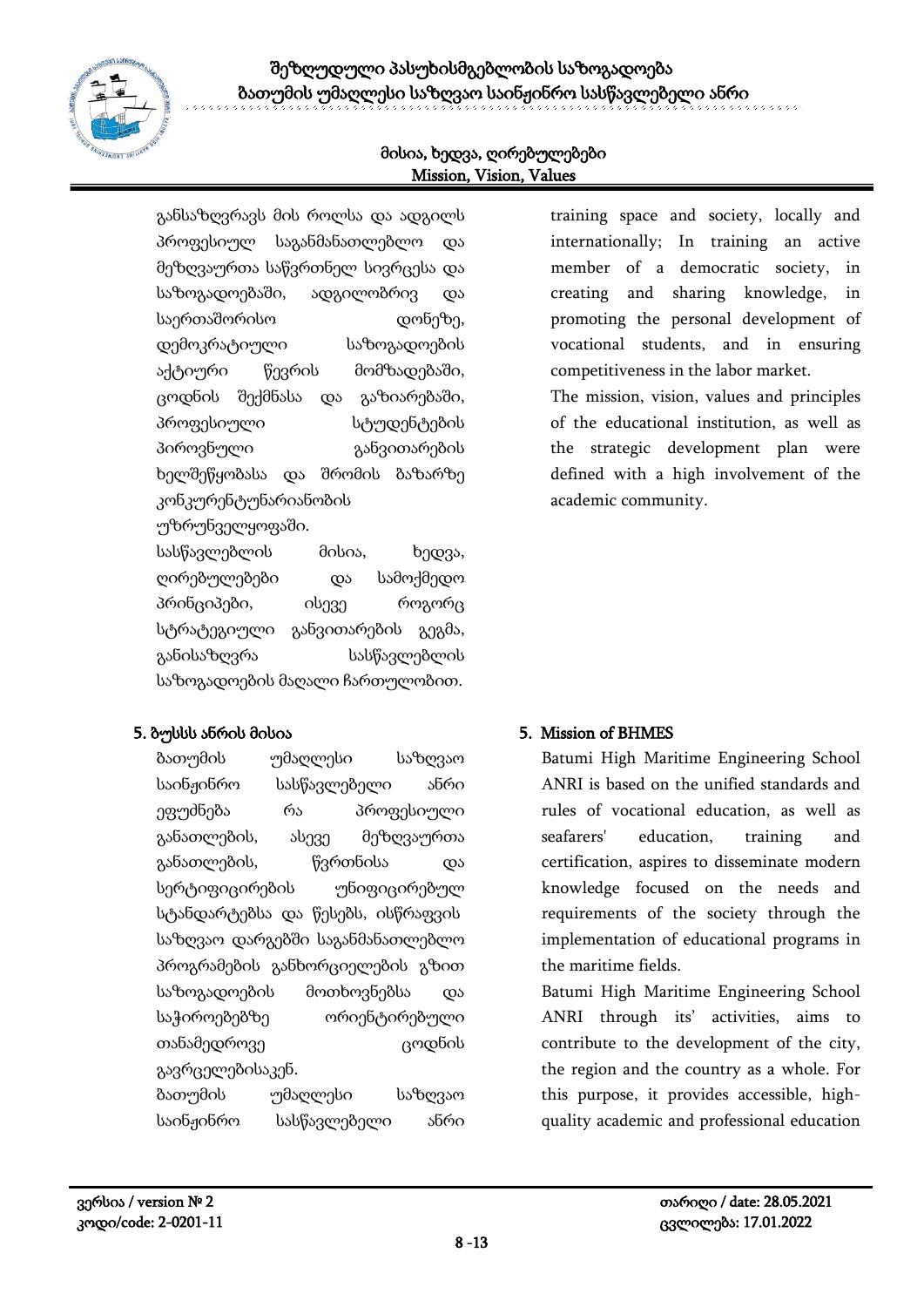

მიზნად ისახავს, თავისი საქმიანობით წვლილი შეიტანოს ქალაქის, რეგიონისა და მთლიანად ქვეყნის განვითარებაში. ამ მიზნით იგი საზღვაო-სავაჭრო ფლოტისა და საზღვაო ტრანსპორტის ინდუსტრიის სფეროში უზრუნველყოფს ხელმისაწვდომ, მაღალი ხარისხის პროფესიულ განათლებას, რომელიც განხორციელდება სწავლებით, სტუდენტთა ინტერესებისა და შესაძლებლობების შესატყვისი კულტურული, ინტელექტუალური და პიროვნული განვითარებისათვის ჰარმონიული გარემოს შექმნით და ავითარებს საკუთარ პოტენციალს. ამით სასწავლებელი ხელს უწყობს დემოკრატიული საზოგადოების მშენებლობას, ქვეყნის ეკონომიკურ განვითარებას და მის წარმატებულ საერთაშორისო ინტეგრაციას.

#### 6. ბუსსს ანრის ხედვა

ბათუმის უმაღლესი საზღვაო საინჟინრო სასწავლებელი ანრის ხედვაა, სასწავლებელი ჩამოყალიბდეს სწავლებასა და დასაქმებაზე ორიენტირებულ, კონკურენტუნარიან, საერთაშორისო ბაზარზე მოთხოვნად და საზღვაო ტრანსპორტის ინდუსტრიის სფეროში ხელმისაწვდომ პროფესიულ სასწავლებლად, რომელიც ხელს უწყობს უწყვეტი სწავლების პრინციპს და სწავლებისა და დარგობრივი გამოყენებითი კვლევების in the field of merchant marine fleet and maritime transport industry, which will be implemented through teaching, creating a harmonious environment for cultural, intellectual and personal development appropriate to the interests and abilities of students and develops its own research potential. Thus, the institute contributes to the building of a democratic society, the economic development of the country and its successful international integration.

#### 6. Vision of BHMES ANRI

The vision of Batumi High Maritime Engineering School ANRI is to establish training and employment-oriented, competitive, demanded on the international market and accessible professional education provider educational institution in maritime transport industry, which promotes the principle of life-long learning and integration of teaching and applied, field research.

BHMES ANRI plans to implement the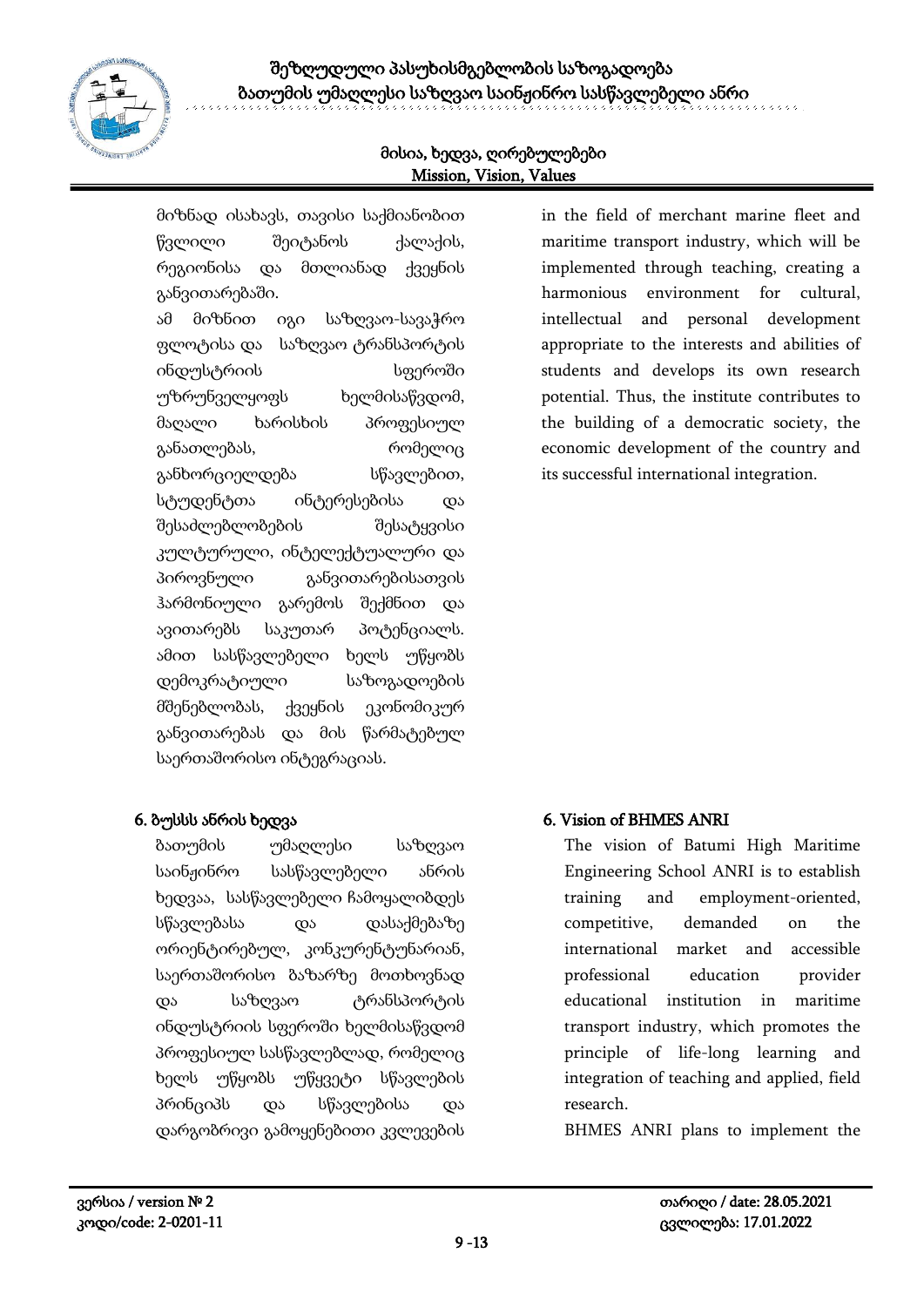# შეზღუდული პასუხისმგებლობის საზოგადოება



ბათუმის უმაღლესი საზღვაო საინჟინრო სასწავლებელი ანრი

### მისია, ხედვა, ღირებულებები Mission, Vision, Values

## ინტეგრირებას.

შემუშავებული ხედვის რეალიზებას დაწესებულება გეგმავს სტრატეგიული გეგმის ვადებში.

# 7. ბუსსს ანრის ღირებულებები

ბათუმის უმაღლესი საზღვაო საინჟინრო სასწავლებელი ანრის თავის საქმიანობას აფუძნებს შემდეგ ღირებულებებზე:

- $\triangleright$  სამართლიანობა;
- $\triangleright$  3 უმანურობა;
- $\triangleright$  ტოლერანტობა;
- $\triangleright$  თანაბარი შესაძლებლობები;
- $▶$  მრავალფეროვნება;
- $\triangleright$  თავისუფლება და პასუხისმგებლობა;
- $\triangleright$  კეთილსინდისიერება;
- $\triangleright$  აკადემიური თავისუფლება;
- $\triangleright$  ღიაობა და გამჭირვალეობა;
- $\triangleright$  განვითარებაზე ორიენტირებულობა

developed vision within the timeframe of the strategic plan.

# 7. Values of BHMES ANRI

Batumi High Maritime Engineering School ANRI bases its activities on the following values:

- > Justice;
- > Humanity;
- > Tolerance;
- $\triangleright$  Equal opportunities;
- **▶ Diversity;**
- $\triangleright$  Freedom and responsibility;
- Good faith;
- > Academic freedom:
- Openness and transparency;
- Development orientation.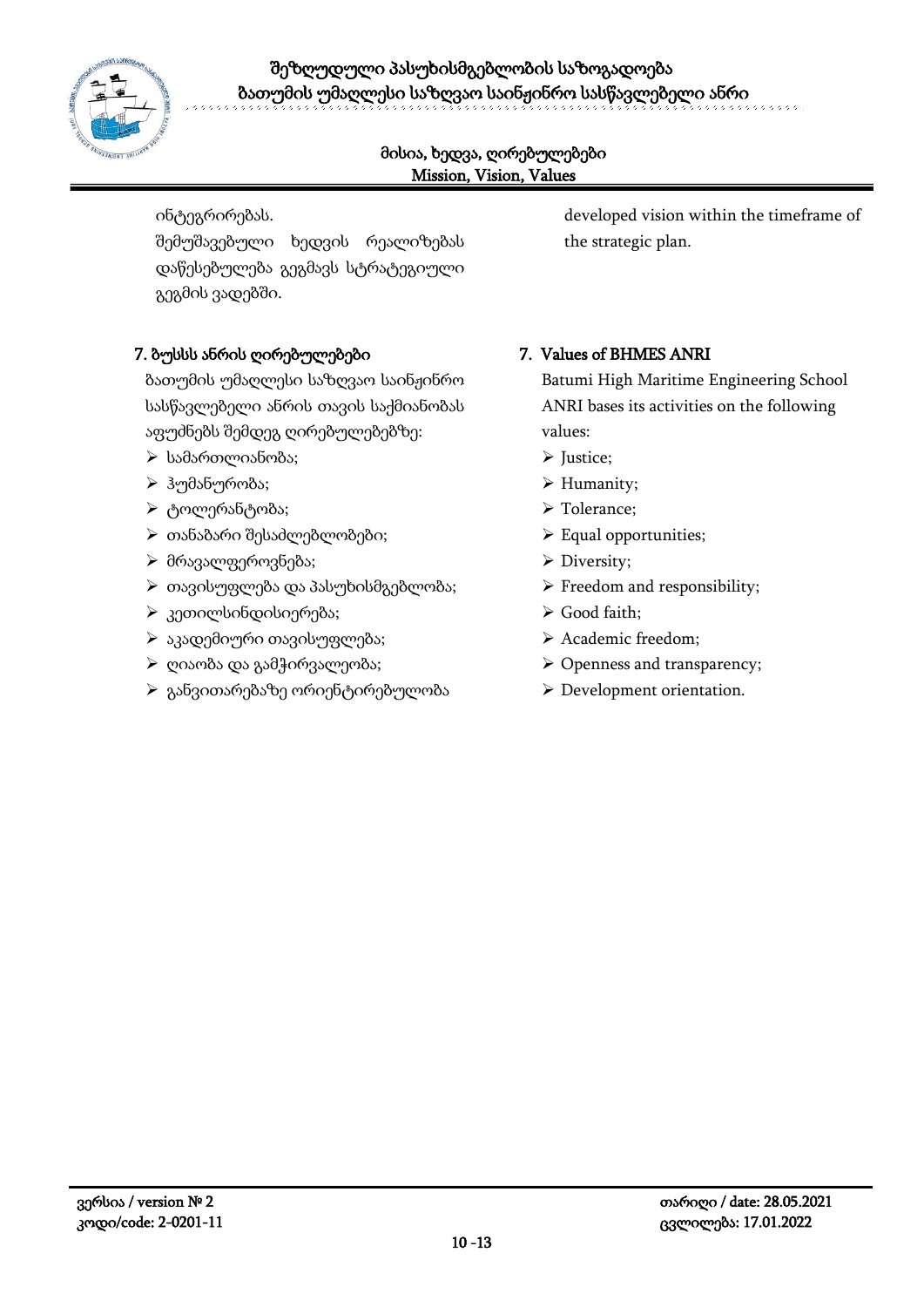

#### 8. პერიოდული შემოწმების ფურცელი Periodic Inspection Sheet

| $\mathbf{N}^{\mathbf{0}}$ | პერიოდული<br>შემოწმების<br>თარიღი<br>Date of Periodic<br>Inspection | შემოწმების ჩამტარებებლი პირის<br>გვარი, ინიციალები<br>და თანამდებობა<br>Surname, Initials and Position of the<br>Person Conducting the Inspection | ხელმოწერა<br>Signature | შესწორებას<br>ექვემდებარება<br>პუნქტი<br>The Amendment is<br>Subject to Paragraph |
|---------------------------|---------------------------------------------------------------------|---------------------------------------------------------------------------------------------------------------------------------------------------|------------------------|-----------------------------------------------------------------------------------|
|                           |                                                                     |                                                                                                                                                   |                        |                                                                                   |
|                           |                                                                     |                                                                                                                                                   |                        |                                                                                   |
|                           |                                                                     |                                                                                                                                                   |                        |                                                                                   |
|                           |                                                                     |                                                                                                                                                   |                        |                                                                                   |
|                           |                                                                     |                                                                                                                                                   |                        |                                                                                   |
|                           |                                                                     |                                                                                                                                                   |                        |                                                                                   |
|                           |                                                                     |                                                                                                                                                   |                        |                                                                                   |
|                           |                                                                     |                                                                                                                                                   |                        |                                                                                   |
|                           |                                                                     |                                                                                                                                                   |                        |                                                                                   |
|                           |                                                                     |                                                                                                                                                   |                        |                                                                                   |
|                           |                                                                     |                                                                                                                                                   |                        |                                                                                   |
|                           |                                                                     |                                                                                                                                                   |                        |                                                                                   |
|                           |                                                                     |                                                                                                                                                   |                        |                                                                                   |
|                           |                                                                     |                                                                                                                                                   |                        |                                                                                   |
|                           |                                                                     |                                                                                                                                                   |                        |                                                                                   |
|                           |                                                                     |                                                                                                                                                   |                        |                                                                                   |
|                           |                                                                     |                                                                                                                                                   |                        |                                                                                   |
|                           |                                                                     |                                                                                                                                                   |                        |                                                                                   |
|                           |                                                                     |                                                                                                                                                   |                        |                                                                                   |
|                           |                                                                     |                                                                                                                                                   |                        |                                                                                   |
|                           |                                                                     |                                                                                                                                                   |                        |                                                                                   |
|                           |                                                                     |                                                                                                                                                   |                        |                                                                                   |
|                           |                                                                     |                                                                                                                                                   |                        |                                                                                   |
|                           |                                                                     |                                                                                                                                                   |                        |                                                                                   |
|                           |                                                                     |                                                                                                                                                   |                        |                                                                                   |
|                           |                                                                     |                                                                                                                                                   |                        |                                                                                   |
|                           |                                                                     |                                                                                                                                                   |                        |                                                                                   |
|                           |                                                                     |                                                                                                                                                   |                        |                                                                                   |
|                           |                                                                     |                                                                                                                                                   |                        |                                                                                   |

֬֘֒

 $\mathcal{E}_\mathrm{r}/\mathcal{E}_\mathrm{r}$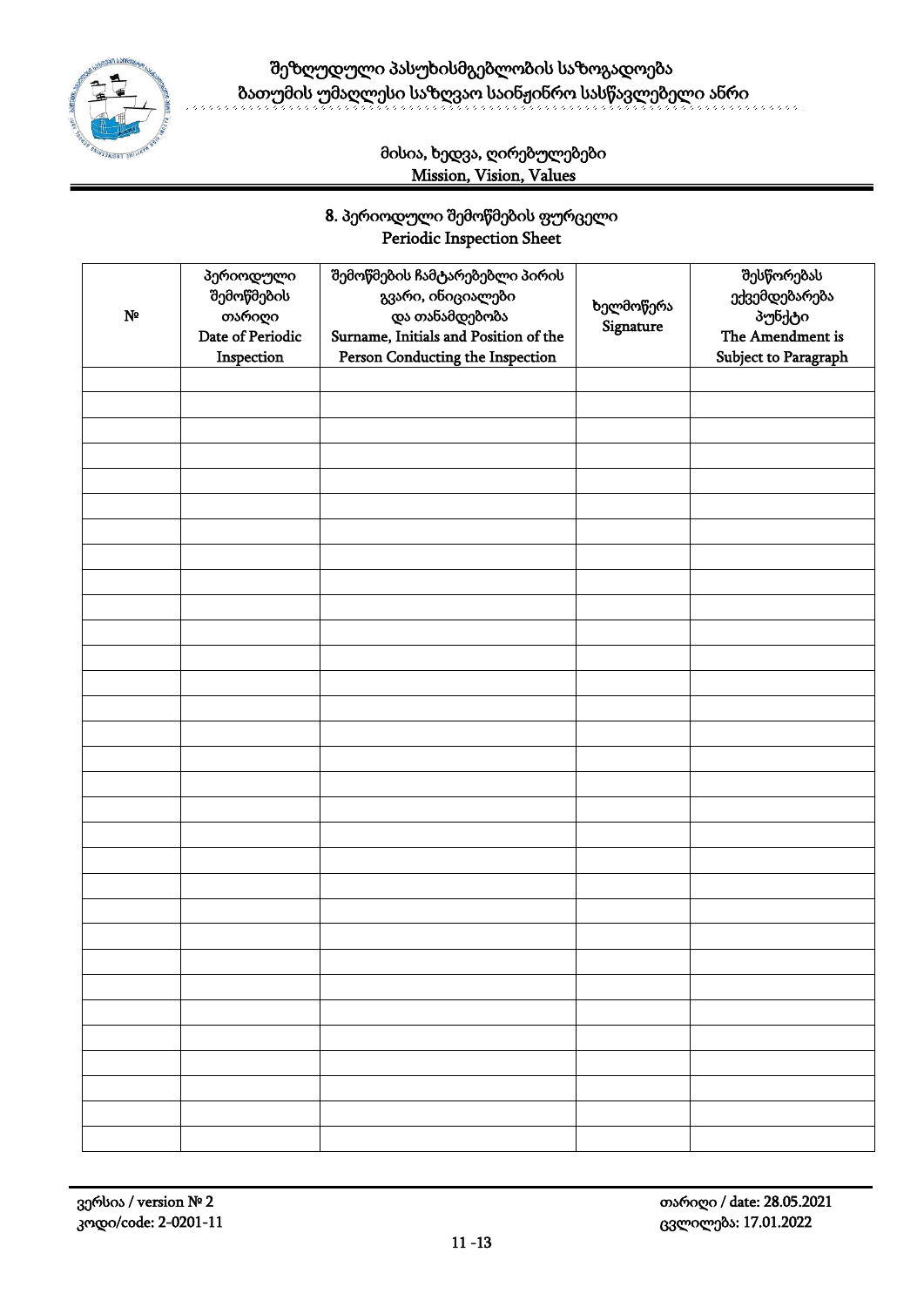

#### 9. გაცნობის ფურცელი Familiarization sheet

| $N_2$            | სახელი, გავრი<br>Name, Surname | თანამდებობა<br>Position                                                                       | გაცნობის<br>ვადა<br>Term of | გაცნობის<br>თარიღი<br>Date of | ხელმოწერა<br>Signature |
|------------------|--------------------------------|-----------------------------------------------------------------------------------------------|-----------------------------|-------------------------------|------------------------|
|                  |                                |                                                                                               | Acquaintance                | Acquaintance                  |                        |
| 1                | თამთა ჩხეიძე                   | სტუდენტთა,<br>თანამშრომელთა და<br>მსმენელთა მომსახურების<br>განყოფილების<br>საქმისმწარმოებელი | 30.01.2022                  | 20.01.2022                    |                        |
| $\overline{2}$   | მზია დუმბაძე                   | არქივარიუსი                                                                                   | 30.01.2022                  | 20.01.2022                    |                        |
| 3                | სოფიკო მამულაძე                | მთავარი ბუღალტერი                                                                             | 30.01.2022                  | 20.01.2022                    |                        |
| 4                | მონიკა დიასამიძე               | მეზღვაურთა წვრთნისა<br>და სერთიფიცირების<br>ცენტრის<br>საქმისმწარმოებელი                      | 30.01.2022                  | 20.01.2022                    |                        |
| 5                | ლონდა მიქელაძე                 | საზღვაო საინჟინრო<br>ფაკულტეტის<br>საქმისმწარმოებელი                                          | 30.01.2022                  | 20.01.2022                    |                        |
| 6                | დავით ჩხაიძე                   | სასწავლო საამქროებისა<br>და სახელოსნოების<br>უფროსი                                           | 30.01.2022                  | 20.01.2022                    |                        |
| $\overline{7}$   | ჟუჟუნა დიასამიძე               | ბიბლიოთეკის გამგე                                                                             | 30.01.2022                  | 20.01.2022                    |                        |
| 8                | მალვინა ურუშაძე                | ბიბლიოთეკის უფროსი                                                                            | 30.01.2022                  | 20.01.2022                    |                        |
| $\boldsymbol{9}$ | ირაკლი გოგიტიძე                | სამეურნეო განყოფილების<br>უფროსი                                                              | 30.01.2022                  | 20.01.2022                    |                        |
| 10               | ანა მუშამბაძე                  | ბიბლიოთეკარი                                                                                  | 30.01.2022                  | 20.01.2022                    |                        |
| 11               | ნათია დიასამიძე                | ადამიანური რესურსების<br>სპეციალისტი                                                          | 30.01.2022                  | 20.01.2022                    |                        |
| 12               | ირაკლი ბეჟნიძე                 | საინფორმაციო<br>ტექნოლოგიების მართვის<br>განყოფილების უფროსი                                  | 30.01.2022                  | 20.01.2022                    |                        |
| 13               | ილია ნიქაბაძე                  | პიარ-მენეჯერი                                                                                 | 30.01.2022                  | 20.01.2022                    |                        |
| 14               | ომარ დიასამიძე                 | პრაქტიკის, კარიერის<br>დაგეგმვისა და<br>სტუდენტებთან<br>ურთიერთობის<br>განყოფილების უფროსი    | 30.01.2022                  | 20.01.2022                    |                        |
| 15               | თამილა მიქელაძე                | ექთანი                                                                                        | 30.01.2022                  | 20.01.2022                    |                        |
| 16               | ია კახიძე                      | ინსტრუქტორი                                                                                   | 30.01.2022                  | 21.01.2022                    |                        |

֬֘֒

 $\mathcal{L}_\mathrm{c} \mathcal{L}_\mathrm{c}$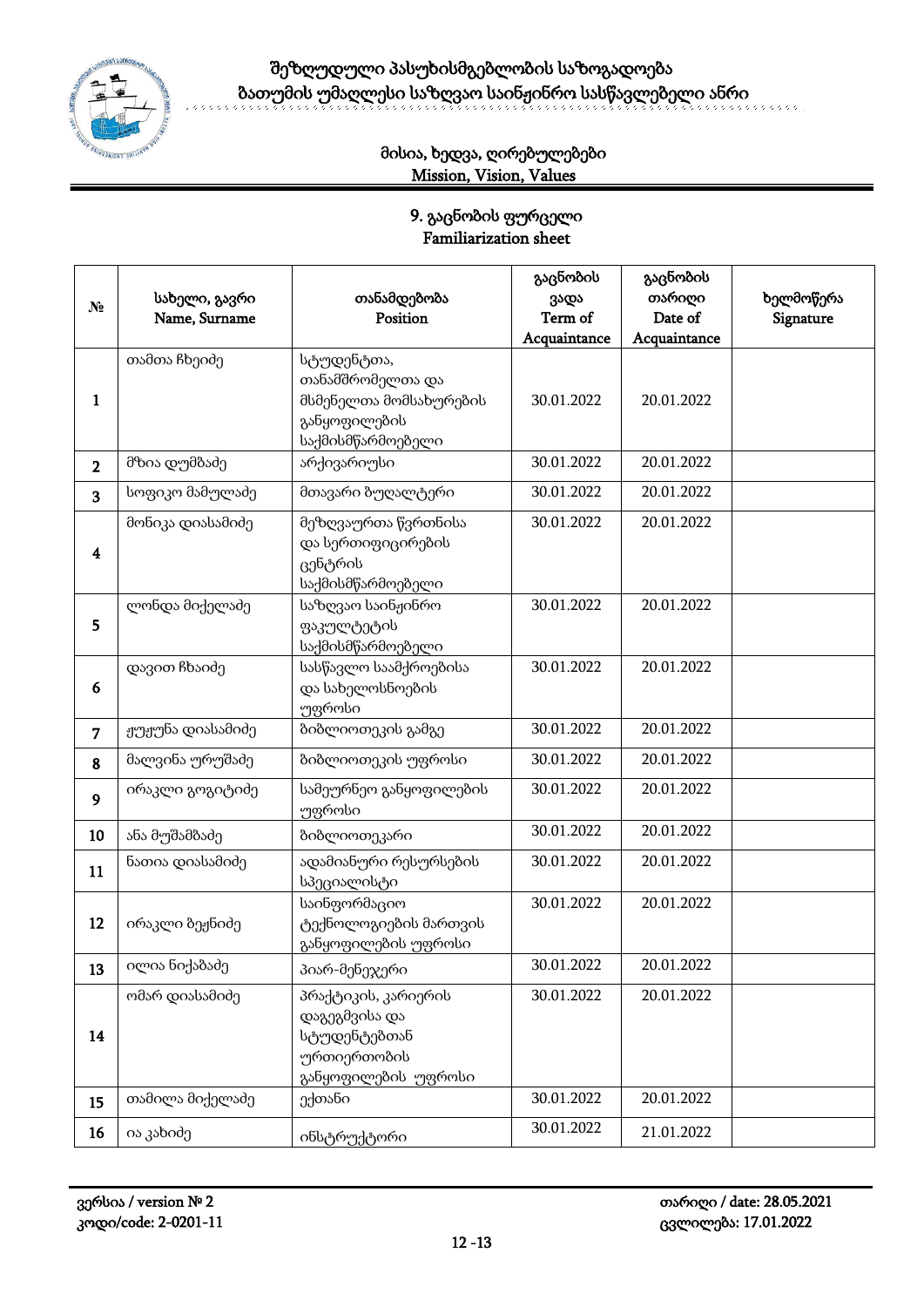

# შეზღუდული პასუხისმგებლობის საზოგადოება ბათუმის უმაღლესი საზღვაო საინჟინრო სასწავლებელი ანრი

#### მისია, ხედვა, ღირებულებები Mission, Vision, Values

| 17 | ირაკლი გოგიტიძე   | ინსტრუქტორი  | 30.01.2022 | 21.01.2022 |  |
|----|-------------------|--------------|------------|------------|--|
| 18 | ზვიად ბოლქვაძე    | ინსტრუქტორი  | 30.01.2022 | 21.01.2022 |  |
| 19 | გენადი შერვაშიძე  | ინსტრუქტორი  | 30.01.2022 | 21.01.2022 |  |
| 20 | დავით ჯინჭარაძე   | ინსტრუქტორი  | 30.01.2022 | 21.01.2022 |  |
| 21 | აკაკი ესანჯია     | ინსტრუქტორი  | 30.01.2022 | 21.01.2022 |  |
| 22 | ლავრენტი          |              | 30.01.2022 | 21.01.2022 |  |
|    | სეიდიშვილი        | ინსტრუქტორი  |            |            |  |
| 23 | არჩილ ნაკაშიძე    | ინსტრუქტორი  | 30.01.2022 | 21.01.2022 |  |
| 24 | ფირუზა ვარშანიძე  | ინსტრუქტორი  | 30.01.2022 | 21.01.2022 |  |
|    | მირანდა ჭინკაძე-  |              | 30.01.2022 | 21.01.2022 |  |
| 25 | ბაბუნაშვილი       | ინსტრუქტორი  |            |            |  |
| 26 | გელა დავითულიანი  | ინსტრუქტორი  | 30.01.2022 | 21.01.2022 |  |
| 27 | თამარ მიქელაძე    | ინსტრუქტორი  | 30.01.2022 | 21.01.2022 |  |
| 28 | ჭაბუკა ვერძაძე    | ინსტრუქტორი  | 30.01.2022 | 21.01.2022 |  |
| 29 | თამაზ ბოლქვაძე    | ინსტრუქტორი  | 30.01.2022 | 21.01.2022 |  |
| 30 | რუსლან დიასამიძე  | ინსტრუქტორი  | 30.01.2022 | 21.01.2022 |  |
| 31 | ბადრი გიორგაძე    | ინსტრუქტორი  | 30.01.2022 | 21.01.2022 |  |
| 32 | ბადრი ბერიძე      | ინსტრუქტორი  | 30.01.2022 | 21.01.2022 |  |
| 33 | ნოდარ აბუსელიძე   | ინსტრუქტორი  | 30.01.2022 | 21.01.2022 |  |
|    |                   | პროფესიული   | 30.01.2022 |            |  |
| 34 | ინგა სურმანიძე    | მასწავლებელი |            | 22.01.2022 |  |
|    |                   | პროფესიული   | 30.01.2022 | 22.01.2022 |  |
| 35 | ირაკლი ბეჟანიძე   | მასწავლებელი |            |            |  |
|    | სოფიკო            | პროფესიული   | 30.01.2022 | 22.01.2022 |  |
| 36 | ყულეჯიშვილი       | მასწავლებელი |            |            |  |
|    |                   | პროფესიული   | 30.01.2022 | 22.01.2022 |  |
| 37 | თამაზ თებიძე      | მასწავლებელი |            |            |  |
|    |                   | პროფესიული   | 30.01.2022 | 22.01.2022 |  |
| 38 | ნანა მალაყმაძე    | მასწავლებელი |            |            |  |
| 39 |                   | პროფესიული   | 30.01.2022 | 22.01.2022 |  |
|    | ნინო ჯაყელი       | მასწავლებელი |            |            |  |
| 40 | ანა ზუხუბაია      | პროფესიული   | 30.01.2022 | 22.01.2022 |  |
|    |                   | მასწავლებელი |            |            |  |
| 41 | ანზორ შარაშიძე    | პროფესიული   | 30.01.2022 | 22.01.2022 |  |
|    |                   | მასწავლებელი |            |            |  |
| 42 | ამირან ფუტკარაძე  | პროფესიული   | 30.01.2022 | 22.01.2022 |  |
|    |                   | მასწავლებელი |            |            |  |
| 43 | თეიმურაზ შამილაძე | პროფესიული   | 30.01.2022 | 22.01.2022 |  |
|    |                   |              |            |            |  |

 $\mathcal{L}_\mathrm{c} \mathcal{L}_\mathrm{c}$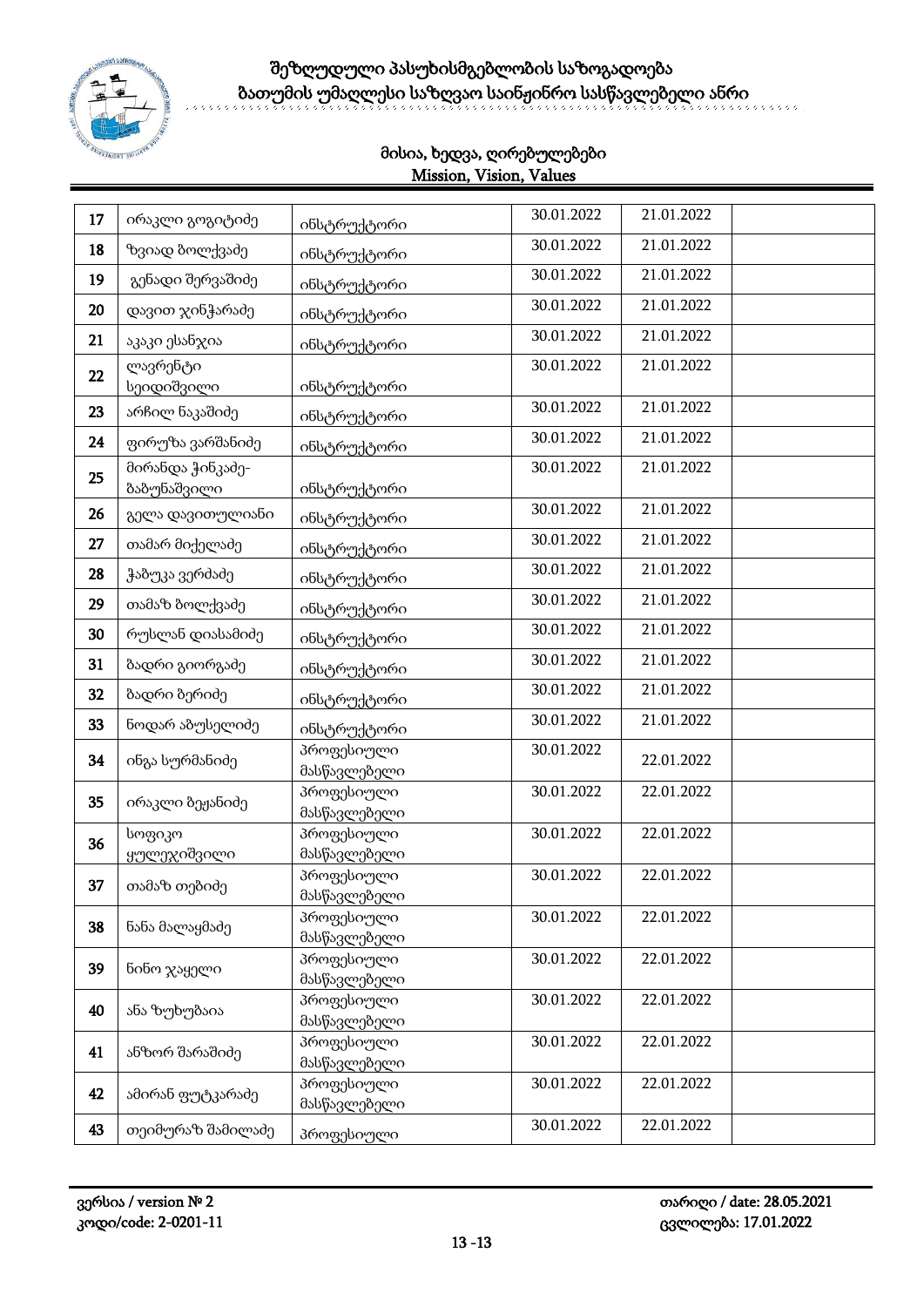

#### შეზღუდული პასუხისმგებლობის საზოგადოება ბათუმის უმაღლესი საზღვაო საინჟინრო სასწავლებელი ანრი in hole.

#### მისია, ხედვა, ღირებულებები Mission, Vision, Values

|    |                  | მასწავლებელი               |            |            |  |
|----|------------------|----------------------------|------------|------------|--|
| 44 | შალვა ჭყონია     | პროფესიული<br>მასწავლებელი | 30.01.2022 | 22.01.2022 |  |
| 45 | თემურ ბერიძე     | პროფესიული<br>მასწავლებელი | 30.01.2022 | 22.01.2022 |  |
| 46 | გიორგი მიქაძე    | პროფესიული<br>მასწავლებელი | 30.01.2022 | 22.01.2022 |  |
| 47 | დავით ჩხაიძე     | პროფესიული<br>მასწავლებელი | 30.01.2022 | 22.01.2022 |  |
| 48 | ერეკლე გუჯაბიძე  | პროფესიული<br>მასწავლებელი | 30.01.2022 | 22.01.2022 |  |
| 49 | ალიკო ბარამიძე   | პროფესიული<br>მასწავლებელი | 30.01.2022 | 22.01.2022 |  |
| 50 | გოჩა გოგმაჩაძე   | პროფესიული<br>მასწავლებელი | 30.01.2022 | 22.01.2022 |  |
| 51 | თენგიზ კონცელიძე | პროფესიული<br>მასწავლებელი | 30.01.2022 | 22.01.2022 |  |
| 52 | ნათელა ბალაძე    | პროფესიული<br>მასწავლებელი | 30.01.2022 | 22.01.2022 |  |
| 53 | თამარ გუჩმანიძე  | პროფესიული<br>მასწავლებელი | 30.01.2022 | 22.01.2022 |  |
| 54 | დარეჯან ასამბაძე | პროფესიული<br>მასწავლებელი | 30.01.2022 | 22.01.2022 |  |
| 55 | ალეკ ხავლოშვილი  | პროფესიული<br>მასწავლებელი | 30.01.2022 | 22.01.2022 |  |
| 56 | გურამ ველიაძე    | პროფესიული<br>მასწავლებელი | 30.01.2022 | 22.01.2022 |  |
| 57 | ედუარდ დანელიანი | პროფესიული<br>მასწავლებელი | 30.01.2022 | 22.01.2022 |  |
| 58 | ირაკლი გოგიტიძე  | პროფესიული<br>მასწავლებელი | 30.01.2022 | 22.01.2022 |  |
| 59 | ედგარ ნაკაიძე    | პროფესიული<br>მასწავლებელი | 30.01.2022 | 22.01.2022 |  |
| 60 | ისრაფილ ჩხეიძე   | პროფესიული<br>მასწავლებელი | 30.01.2022 | 22.01.2022 |  |
|    |                  |                            |            |            |  |
|    |                  |                            |            |            |  |
|    |                  |                            |            |            |  |
|    |                  |                            |            |            |  |
|    |                  |                            |            |            |  |
|    |                  |                            |            |            |  |
|    |                  |                            |            |            |  |